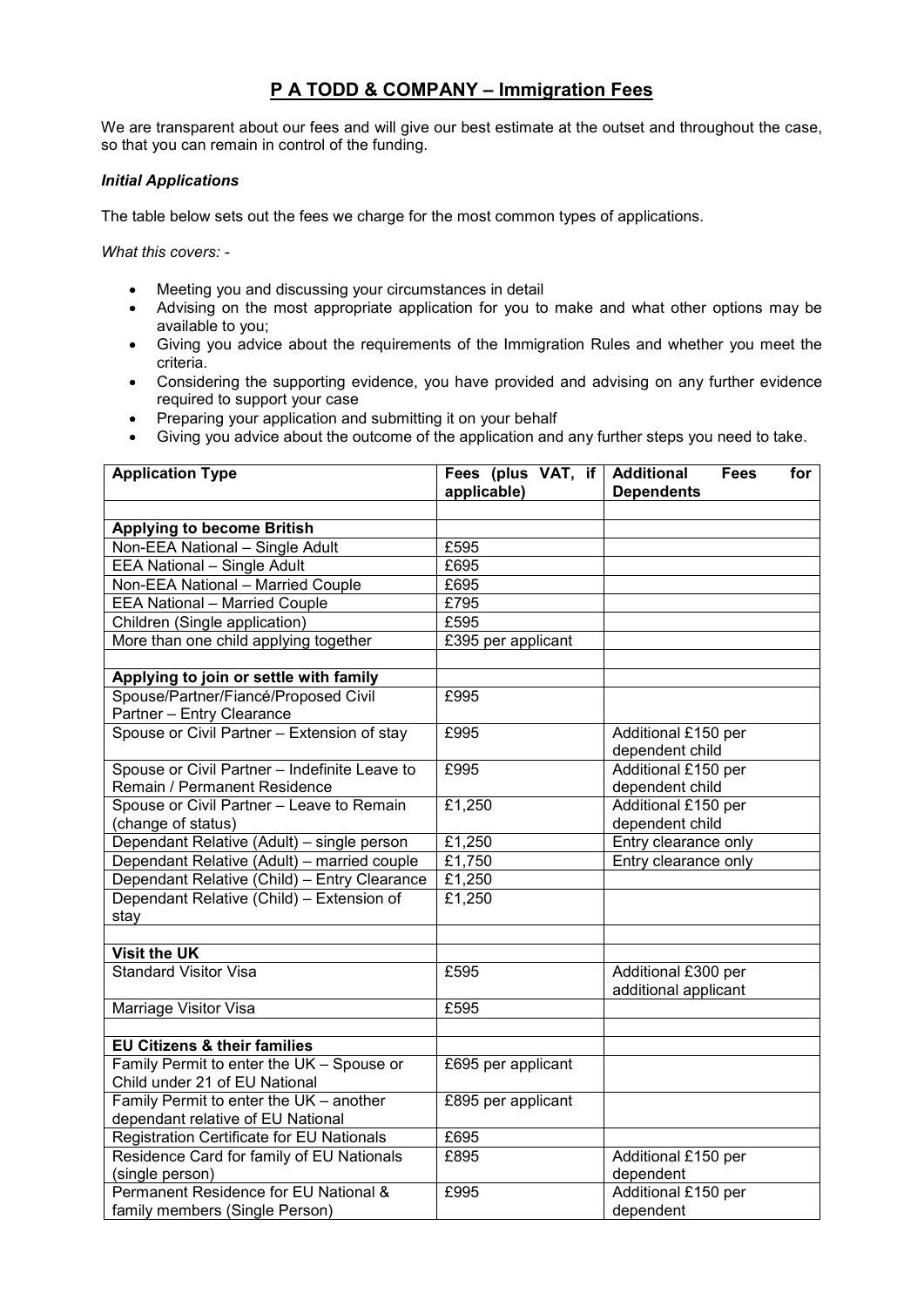| <b>Private Life &amp; Long Residence</b>                   |                    |                                                                      |
|------------------------------------------------------------|--------------------|----------------------------------------------------------------------|
| Application for Leave to remain                            | £1,250             | Additional £250 per adult<br>dependent & £150 per child<br>dependent |
| Application to extend or for indefinite leave to<br>remain | £995               | Additional £250 per adult<br>dependent & £150 per child<br>dependent |
|                                                            |                    |                                                                      |
| <b>Other Services</b>                                      |                    |                                                                      |
| <b>Application Checking Service</b>                        | £125 per applicant | Advice only                                                          |
|                                                            |                    |                                                                      |

*What is not covered: -* 

- Obtaining further evidence on your behalf (such as medical reports/records, bank statements, information from HMRC) including taking statements of any witnesses.
- Where the Home Office refuse your application, advice and assistance in relation to any appeal
- Attendance at Home Office premium appointments or interviews
- VAT applies to all the above fees at the rate of 20%. However, VAT is not charged if you are a non-EU resident and you provide evidence to confirm this

## *Further Fees (as required)*

- Statutory Declaration, Affidavit, Witness Statement or third-party accommodation letter, if required as evidence to support an application, at £50 + VAT each
- Covering letter with detailed representations on your case and circumstances, £50 + VAT
- If you require the documents to be uploaded on to the UKVI or UKVCAS website on your behalf there will be a further fee of £50 + VAT.
- Obtaining further evidence to support the application, at £50 + VAT per organisation
- A covering letter
- We charge a file storage fee fixed at £35 + VAT on all matters
- We charge a case management fee of £25 + VAT on all matters.

*Disbursements: - these are costs related to your matter that are payable to third parties, such as visa fees. We can handle some payment of disbursements on your behalf to ensure a smoother process. Examples of these are* 

- Any Home Office fees for making the application. There are standard application fees and in some cases an additional fee can be paid for a priority service. You will pay either or both of these to the Home Office or UK Visa's & Immigration directly online as part of the application process.
- Immigration Health Surcharge this is payable by non-EEA Nationals, on all visa applications made from outside the UK to enter for more than 6 months but not permanently and for all immigration applications made within the UK (except for permanent residence). You will pay this directly online as part of the application process.
- Interpreters' fees, if required, from £28 to £40 per hour. These are estimates and depend on the language and availability of interpreter. You do not have to use a professional interpreter if you are able to bring a friend to assist.
- Translation of any foreign language documents into English before submitting. These are typically based on the number of words to be translated. The rates depend on the language and type of document and can vary from £100 to £180 per 1,000 words. If this is required, we will obtain a quote before any work is carried out.
- Independent expert reports e.g. medical experts. These are not required in many cases: we will let you know as soon as possible if we consider an expert report is necessary.
- Property Assessment Report (if required) to detail that the accommodation available for the applicant is adequate. This varies between estate agents from £75 to £120.
- Land Registry Fees to obtain a copy of the title to a property to prove ownership (if required) is £3 per property.